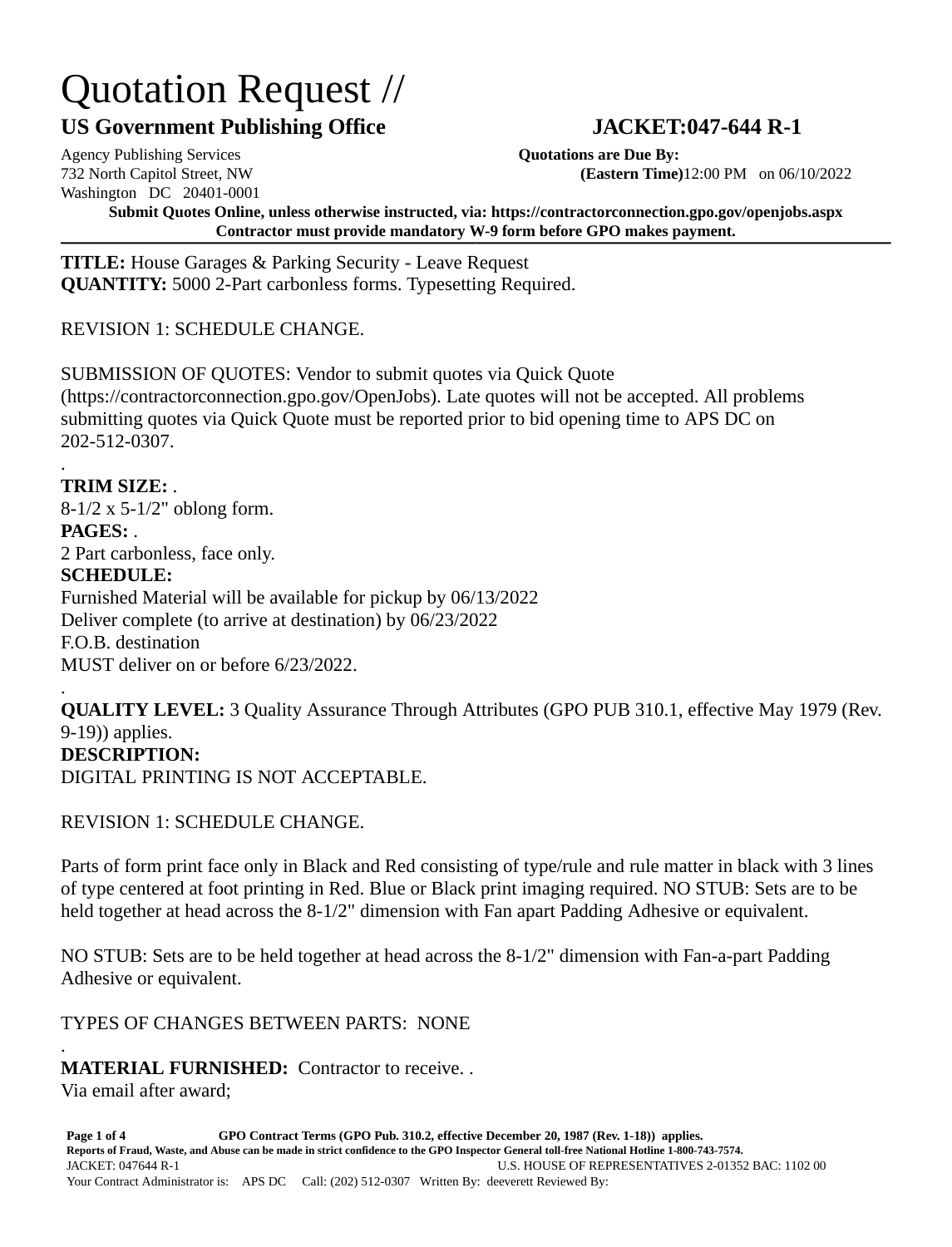One (1) Purchase order.

One (1) Scan PDF Visual. Typesetting Required. At contractor's option, Provide UPS or FedEx Label to Receive Previous Printed Sample. SEE ATTACHED.

Contractor can download the "Labeling and Marking Specifications" form (GPO Form 905, R. 7-15) from gpo.gov, fill in appropriate blanks, and attach to shipping containers.

Prior to image processing, the contractor is responsible for performing a basic check (preflight) of the furnished publishing files to assure accurate output of the required reproduction image. Any errors, media damage or data corruption that might interfere with proper file imaging must be reported to the contract administrator in sufficient time to comply with the shipping schedule.

In addition, the contractor is responsible for creating or altering any necessary trapping, setting proper screen angles and screen frequency, and defining file output selection for the imaging devise being utilized. All furnished files must be imaged as necessary to meet assigned quality level.

. **PAPER:** \* Must be in accordance with JCP Paper Specification Standards in effect on date of this order JCP Code\* O80, Carbonless Bond; White and Blue, Basis Size 17 X 22" Basis Weight Part 1: White, Chemical Transfer CB, 13-15 lbs. (basis weight per 500 sheets, 17 x 22) Part 2: Blue, Chemical Transfer CF, 13-15 lbs. (basis weight per 500 sheets, 17 x 22)

Note: If the paper supplied by the contractor has the following Basis Weight, then the paper must conform to all specifications contained in JCP Code O-80, CB and CF 15lbs. CFB 14.5lbs **COLOR OF INK:**

Black and Red. **PRINT PAGE:** One Side Only **MARGINS:** Adequate gripper. Follow Electronic File. **PROOFS:** No Proofs Required. **BINDING:** See Description. **PACKING:** Shrink Wrap as individual sets in units of 25. Pack suitable in shipping containers.

LABELING/MARKING: (Package and/or Container Label): Reproduce shipping container label from furnished repro, fill in appropriate blanks and attach to shipping containers/packages.

NOTE: MARK ALL CARTONS WITH THE FOLLOWING INFORMATION: JOB TITLE: House Garages & Parking Security - Leave Request REQUISITION: JACKET NO.: QUANTITY: NUMBER OF BOXES: EX. Box 1 of 4, Box 2 of 4... **DISTRIBUTION:**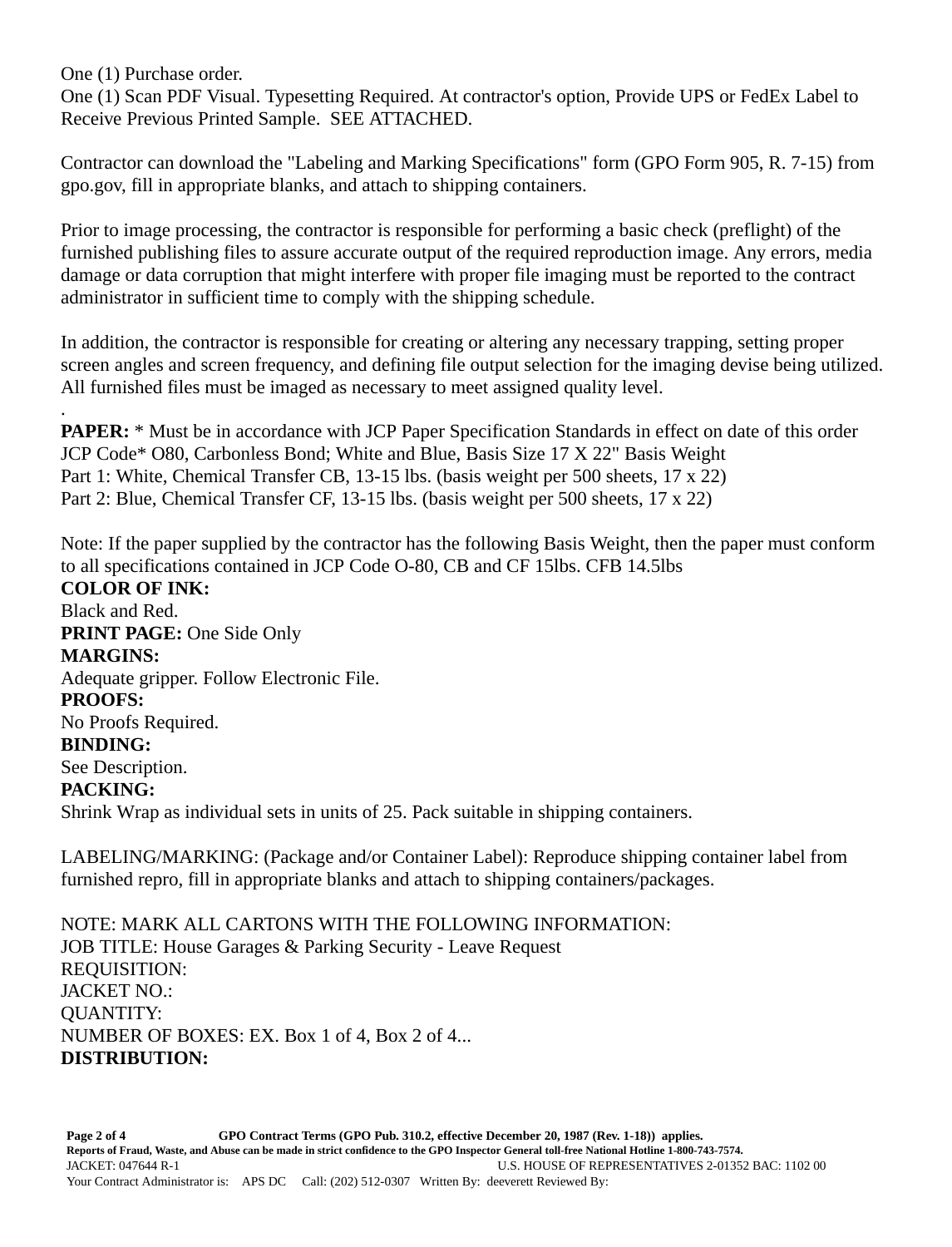Contractor must notify the ordering agency on the same day that the product ships/delivers via e-mail sent to sforster@gpo.gov. The subject line of this message shall be "Distribution Notice for Jacket 047-644, Requisition 2-01352. The notice must provide all applicable tracking numbers, shipping method, and Title. Contractor must be able to provide copies of all delivery, mailing, and shipping receipts upon agency request.

Deliver 5,000 copies (includes 80 Departmental Random "Blue Label" Copies) via traceable means to: U.S. Government Publishing Office, 44 H Street NW, Washington, DC 20401, (Marked for Re-Distribution), USCP, GPO, Bldg., Room A-345, Attn: James Hoover: 2-0504, james.hoover@uscp.gov.

Note: For the "Blue Label" Copies-- A copy of the Government furnished certificate (GPO Form 917) must accompany the voucher sent to GPO, Financial Management Service, for payment. Failure to furnish the certificate may result in delay in processing the voucher. NOTE: Form is also available at https://www.gpo.gov/pdfs/vendors/sfas/Form917.pdf.

Deliver 5 samples and all Government furnished material via traceable mean to: U.S. Government Publishing Office, 44 H Street NW, Washington, DC 20401, Attn: CPS- Shirley Forster, Room C-730, 202-512-0224. For redelivery to: House Garages and Parking Security, G2-32 Rayburn HOB, Attn: Dorian Coward.

All expenses incidental to submitting proofs, furnishing samples and returning materials, must be borne by the contractor.

. **QUALITY ASSURANCE LEVELS AND STANDARDS:** The following levels and standards shall apply to these specifications: .

ATTRIBUTE SPECIFIED STANDARD P-7. Type Quality and Uniformity Furnished Electronic File P-9. Solid and Screen Tint Color Match Pantone Matching System

PREAWARD SURVEY:I n order to determine the responsibility of the prime contractor or any subcontractor, the Government reserves the right to conduct an on-site pre-award survey at the contractor's/subcontractor's facility or to require other evidence of technical, production, managerial, financial, and similar abilities to perform, prior to the award of a contract. As part of the financial determination, the contractor in line for award may be required to provide one or more of the following financial documents:

- 1) Most recent profit and loss statement
- 2) Most recent balance sheet
- 3) Statement of cash flows
- 4) Current official bank statement
- 5) Current lines of credit (with amounts available)
- 6) Letter of commitment from paper supplier(s)
- 7) Letter of commitment from any subcontractor